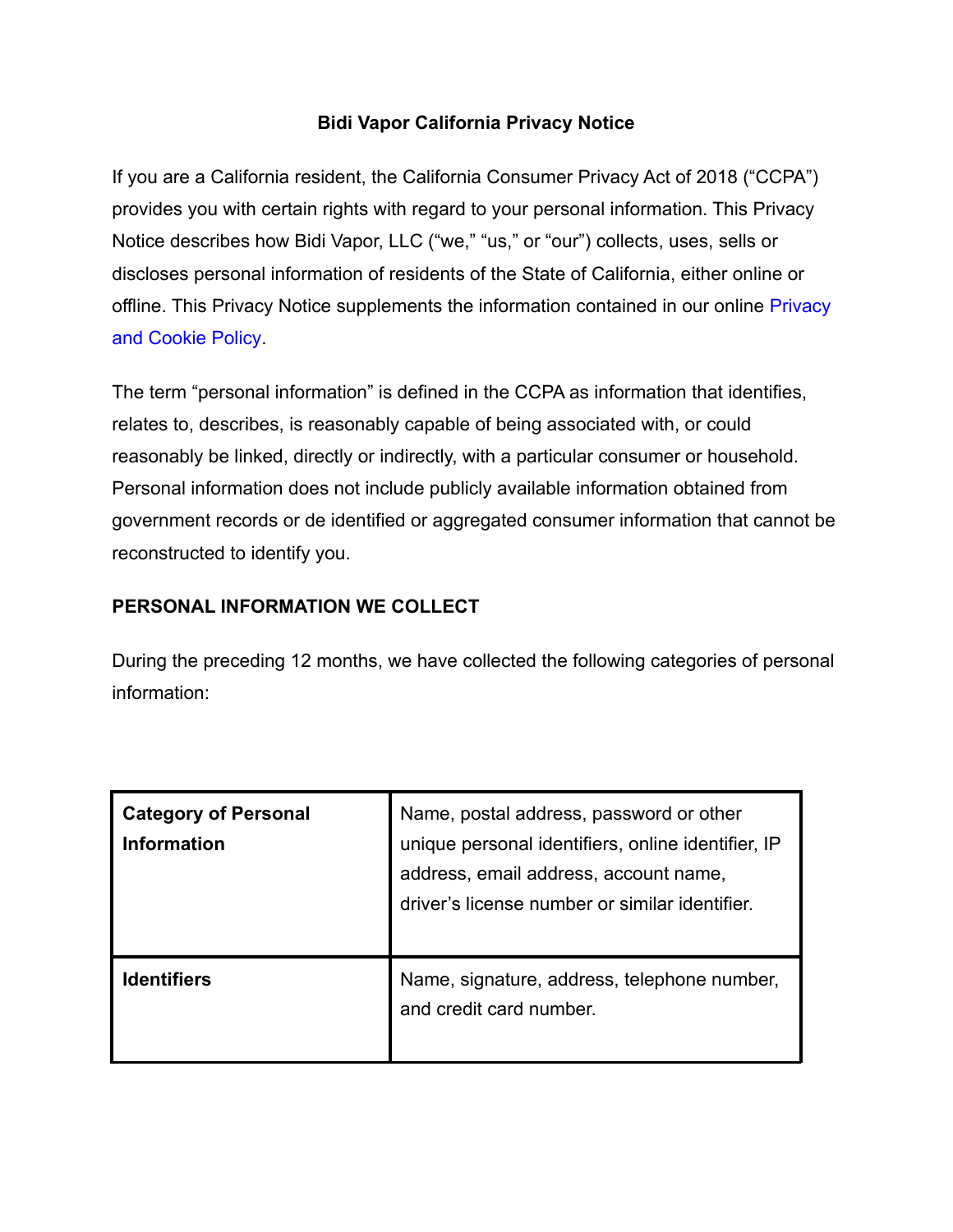| <b>Personal information</b><br>categories listed in the<br><b>California Customer</b><br>Records statute (Cal. Civ.<br>Code § 1798.80(e))                        | Age, race, color, ancestry, national origin,<br>citizenship, religion or creed, marital status,<br>medical condition, physical or mental disability,<br>sex, sexual orientation, veteran or military<br>status, or genetic information. |
|------------------------------------------------------------------------------------------------------------------------------------------------------------------|-----------------------------------------------------------------------------------------------------------------------------------------------------------------------------------------------------------------------------------------|
| <b>Characteristics of protected</b><br>classifications under federal<br>and California law                                                                       | Records of personal products or services<br>purchased, obtained, or considered, or other<br>purchasing or consuming histories or<br>tendencies                                                                                          |
| <b>Commercial information</b>                                                                                                                                    | Device information, IP address, browser type,<br>operating system, browsing history, search<br>history, and information regarding a user's<br>interaction with our website or an<br>advertisement                                       |
| Inferences about<br>preferences, characteristics,<br>psychological trends,<br>predispositions, behavior,<br>attitudes, intelligence,<br>abilities, and aptitudes | Interests, tastes, and preferences.                                                                                                                                                                                                     |
| <b>Geolocation data</b>                                                                                                                                          | Location information collected automatically<br>from your device or location information you<br>provide when you use a store locator feature.                                                                                           |
| <b>Professional information</b>                                                                                                                                  | Company or organization name, job title.                                                                                                                                                                                                |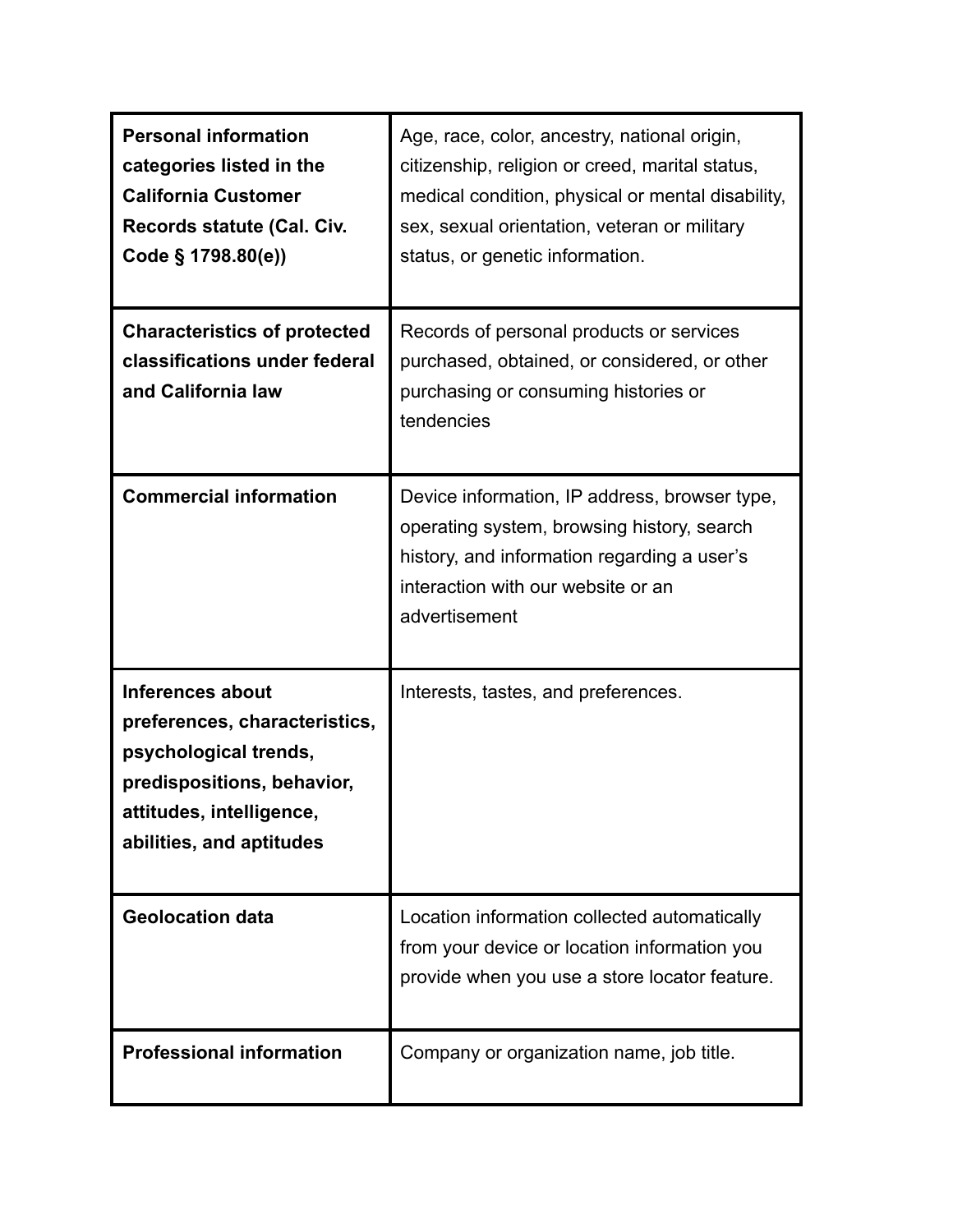| Other information you | Photos, videos, and other content and   |
|-----------------------|-----------------------------------------|
| choose to provide     | information you post on our Websites or |
|                       | provide through social media or         |
|                       | communications with us.                 |
|                       |                                         |

### **SOURCES OF PERSONAL INFORMATION**

As described in the [INFORMATION WE COLLECT](https://bidicares.com/privacy-policy#information-we-collect) section of the Privacy Policy, we collect personal information about you (1) directly from you when you provide it to us, (2) automatically using cookies and other tracking technologies when you use our website and related mobile applications, and (3) from third parties.

# **BUSINESS OR COMMERCIAL PURPOSES FOR COLLECTING PERSONAL INFORMATION**

We collect, use, and combine personal information about you for the purposes described in the [HOW WE USE THE INFORMATION WE COLLECT](https://bidicares.com/privacy-policy#how-we-use-the-information-we-collect) section of the Privacy Policy. We may engage in the "sale" of your personal information, as that term is defined in the CCPA. For more information about the circumstances in which we may sell your personal information and your right to opt-out, see the Right to Opt-Out section below.

# **YOUR CALIFORNIA PRIVACY RIGHTS AND HOW TO EXERCISE THEM**

If you are a California resident, you may be able to exercise the following rights in relation to the personal information we have collected about you (subject to certain limitations).

| <b>Right to Know</b> | You have a right to request that we disclose, no more than<br>twice in a 12-month period: |
|----------------------|-------------------------------------------------------------------------------------------|
|                      | Specific pieces of personal information we have<br>$\bullet$                              |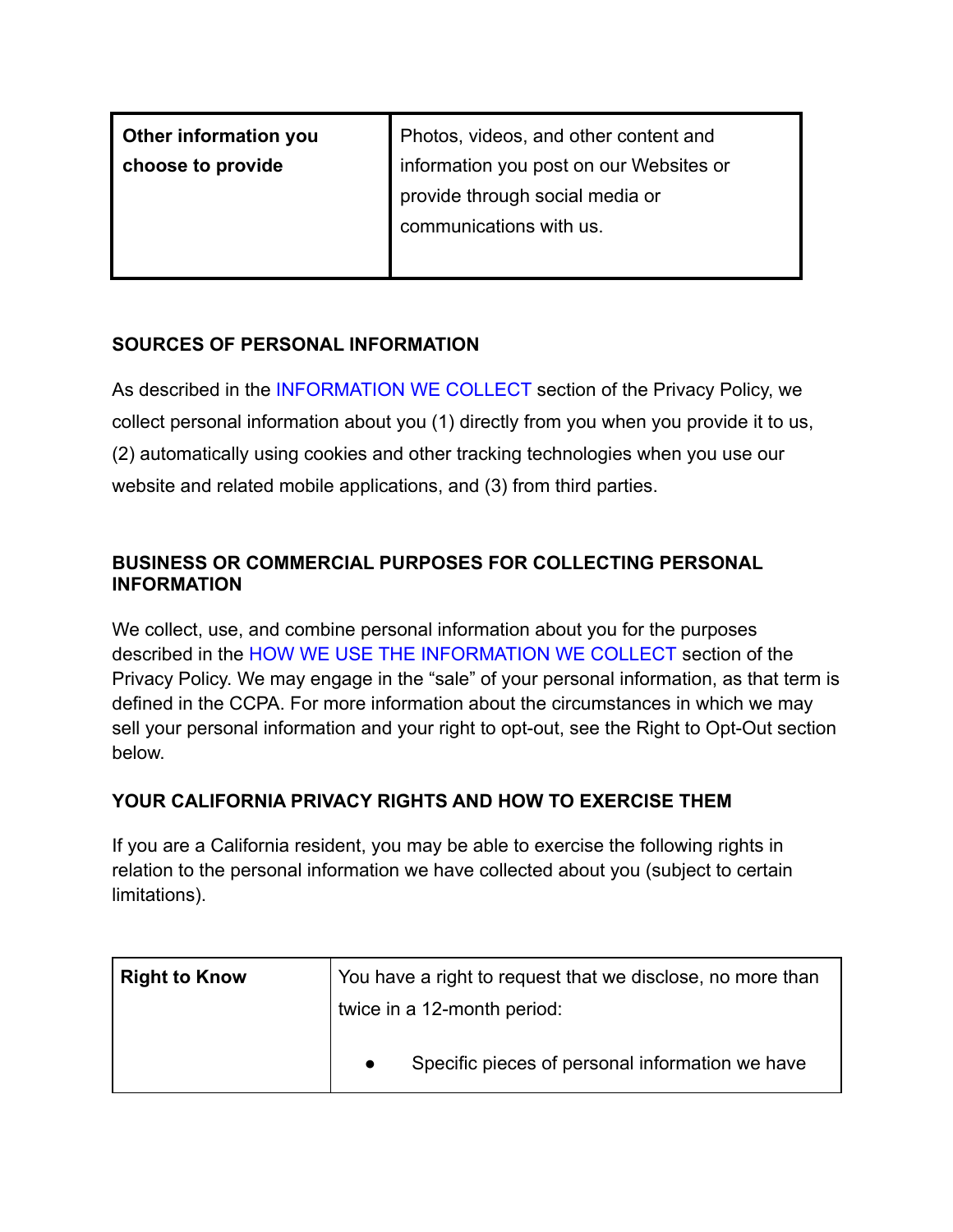|                        | collected about you;                                                                                                                                                                                                                                                                                                                                                      |
|------------------------|---------------------------------------------------------------------------------------------------------------------------------------------------------------------------------------------------------------------------------------------------------------------------------------------------------------------------------------------------------------------------|
|                        | Categories of personal information we have<br>collected about you;                                                                                                                                                                                                                                                                                                        |
|                        | Categories of sources from which the personal<br>information is collected;                                                                                                                                                                                                                                                                                                |
|                        | Categories of personal information about you that<br>we sold or disclosed for a business purpose                                                                                                                                                                                                                                                                          |
|                        | Categories of third parties to whom the personal<br>information was sold or disclosed for a business<br>purpose                                                                                                                                                                                                                                                           |
|                        | The business or commercial purpose for<br>collecting or selling personal information.                                                                                                                                                                                                                                                                                     |
|                        | We will provide this information upon receipt of a verifiable<br>consumer request. How we will verify your identity depends<br>on how you have interacted with us in the past.                                                                                                                                                                                            |
|                        | To exercise this right, you can contact us by phone at<br>1-833-367-2434 or click here.                                                                                                                                                                                                                                                                                   |
| <b>Right to Delete</b> | You have a right to request that we delete any personal<br>information about you that we have collected from you,<br>subject to certain exceptions. If we are required to delete<br>your personal information, then upon receipt of a verifiable<br>request, we will delete your personal information from our<br>records and direct any service providers to delete your |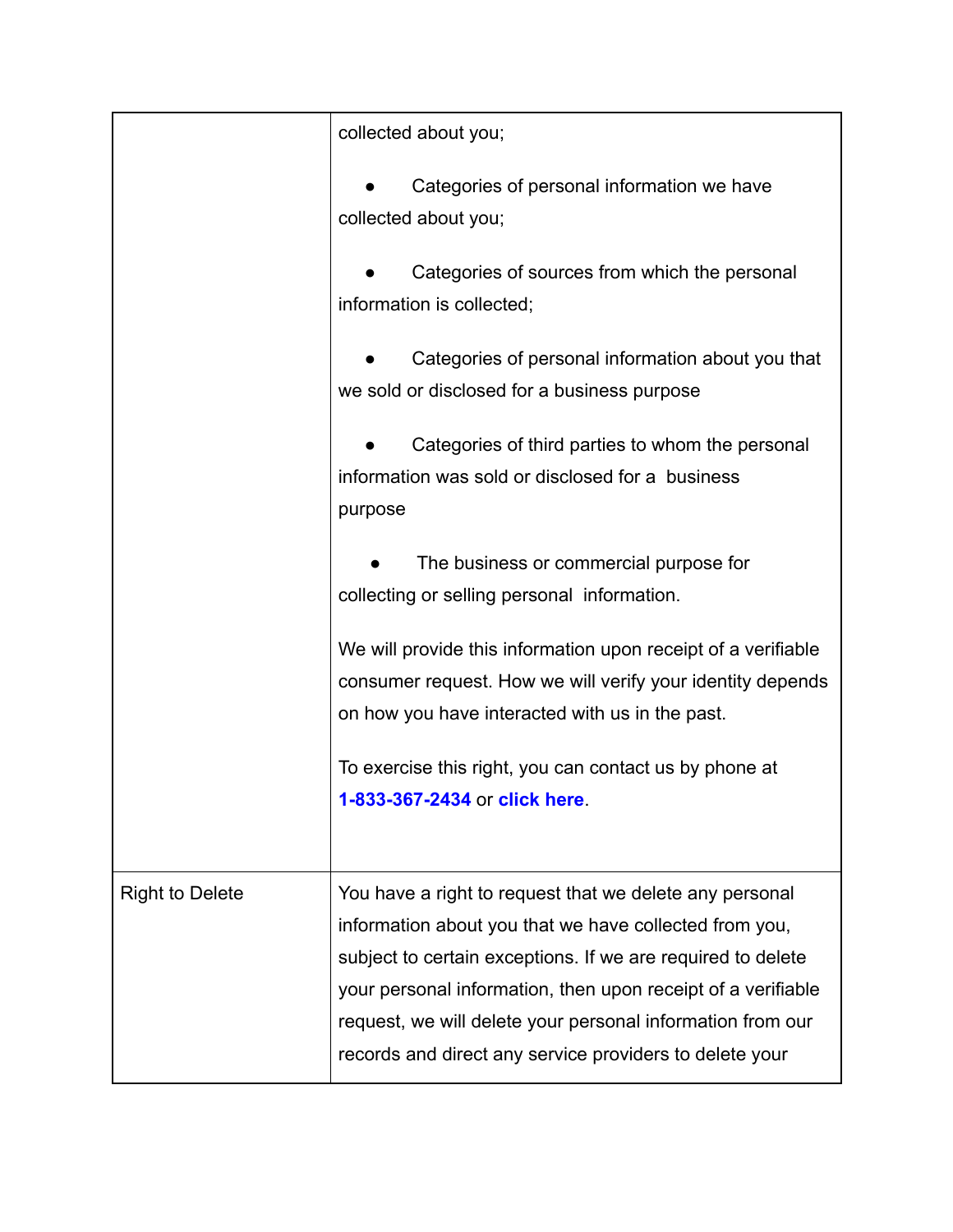|                         | personal information from their records.                                                                                                                                                                                                                                                                                                                                                                                                                                                                                                                                                                                                                       |
|-------------------------|----------------------------------------------------------------------------------------------------------------------------------------------------------------------------------------------------------------------------------------------------------------------------------------------------------------------------------------------------------------------------------------------------------------------------------------------------------------------------------------------------------------------------------------------------------------------------------------------------------------------------------------------------------------|
|                         | To exercise this right, you can contact us by phone at<br>1-833-367-2434 or click here                                                                                                                                                                                                                                                                                                                                                                                                                                                                                                                                                                         |
| <b>Right to Opt-Out</b> | You have a right to opt-out of the "sale" of your personal<br>information to third parties. A "sale" of personal information<br>is broadly defined to include transfers of personal<br>information for monetary or other valuable consideration.<br>We may be deemed to engage in the sale of your personal<br>information when we allow advertising technology partners<br>to use cookies and other technologies to collect your<br>information and present advertising messages based on<br>your preferences and to help us identify other users likely to<br>be interested in our products and services. For more<br>information or to opt-out, click here. |

Only you, or someone legally authorized to act on your behalf, may make a request under the CCPA related to your personal information. Any request must provide sufficient details so we can evaluate and respond to the request. We may request an individual's first and last name, email address, mailing address, and/or other information to verify an individual's identity. If you designate an authorized agent, the agent will be required to submit proof of authorization and you will be required to verify your identity. We will not discriminate against you for exercising your rights under the CCPA. We reserve the right to refuse any requests, in whole or in part, to the extent permitted by law.